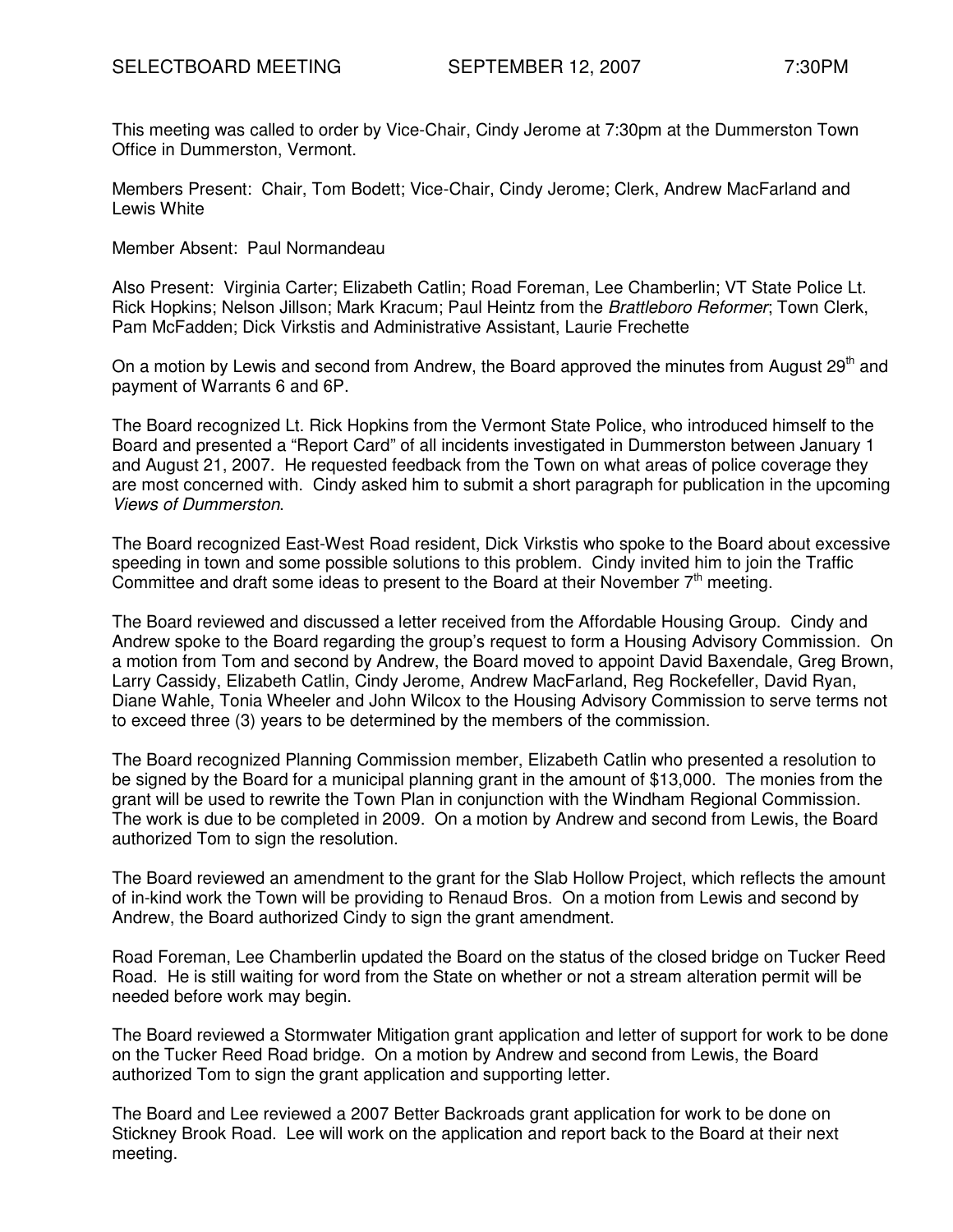The Board reviewed the application for the USDA's Wildlife Habitat Incentives Program (WHIP). On a motion by Andrew and second from Lewis, the Board authorized Tom to sign all paperwork as needed.

The Board received information on Vermont State Infrastructure Bank Funding which is available for municipal construction projects. Lee will review the information and report back to the Board at a future meeting.

Ginny Carter thanked Lee and the Board for paving the parking lot at the Dummerston Community Center.

The Board reviewed a letter from Town Attorney, Bob Fisher along with the settlement of the property tax appeal from Dan Normandeau and Carrie Ritson. On a motion by Lewis and second from Andrew, the Board moved to sign this agreement.

Cindy presented the Board with a letter from the West Dummerston Volunteer Fire Department regarding the proposed Rock River access improvement project. The letter was in support of NewBrook Fire Department's request to be included in future planning on this project.

The Board reviewed correspondence received from Margaret Everitt and John Evans regarding the possibility of a truck stop to be located at the end of Black Mountain Road in Brattleboro.

Tom presented the update on the VELCO/Southern Loop. The Planning Commission's letter has been completed; the Energy Committee will give their comments to Tom tomorrow. On a motion by Lewis and second from Andrew, the Board gave their approval for Tom to submit the Selectboard's letter in support of the Planning Commission's letter.

The Board reviewed the revised Personnel Policy. Town Clerk, Pam McFadden asked the Board to clarify the sentence in the paragraph on health insurance benefits, which reads "Health insurance is available for all employees who work more than 35 hours per week and for regular part-time employees on a pro-rated basis if they work 30 or more hours per week." The Board advised that for an employee working 30 hours per week, six sevenths of their health insurance premium will be paid by the Town.

On a motion by Andrew and second from Lewis, the Board adopted the revised Personnel Policy.

The Board reviewed and discussed a letter from Emergency Management Director, Larry Lynch who advised that he will not seek reappointment in March. Mr. Lynch has served the Town in this capacity for twenty four years and wishes to retire.

Andrew moved to create a Search Committee comprised of Lewis White (Chair), Larry Lynch and Lee Chamberlin. Tom seconded the motion and it carried.

The Board reviewed a Certificate of Change to the 2007 Grand List dated August 29, 2007. On a motion by Lewis and second from Andrew, the Board signed the Certificate.

On a motion by Lewis and second from Andrew, the Board authorized Tom to sign a letter to the Vermont Agency of Natural Resources regarding the Town's flood hazard ordinance.

On a motion by Lewis and second from Andrew, the Board authorized Tom to sign the letter being sent to all members of the Cemetery Committee.

On a motion by Lewis and second from Andrew, the Board signed a Certificate of Change to the 2007 Grand List, dated September 12, 2007.

Cindy presented to the Board a sample of an ID badge to be used in the EOC. The Board gave their approval of these badges; Laurie will contact Larry Lynch to let him know of their decision.